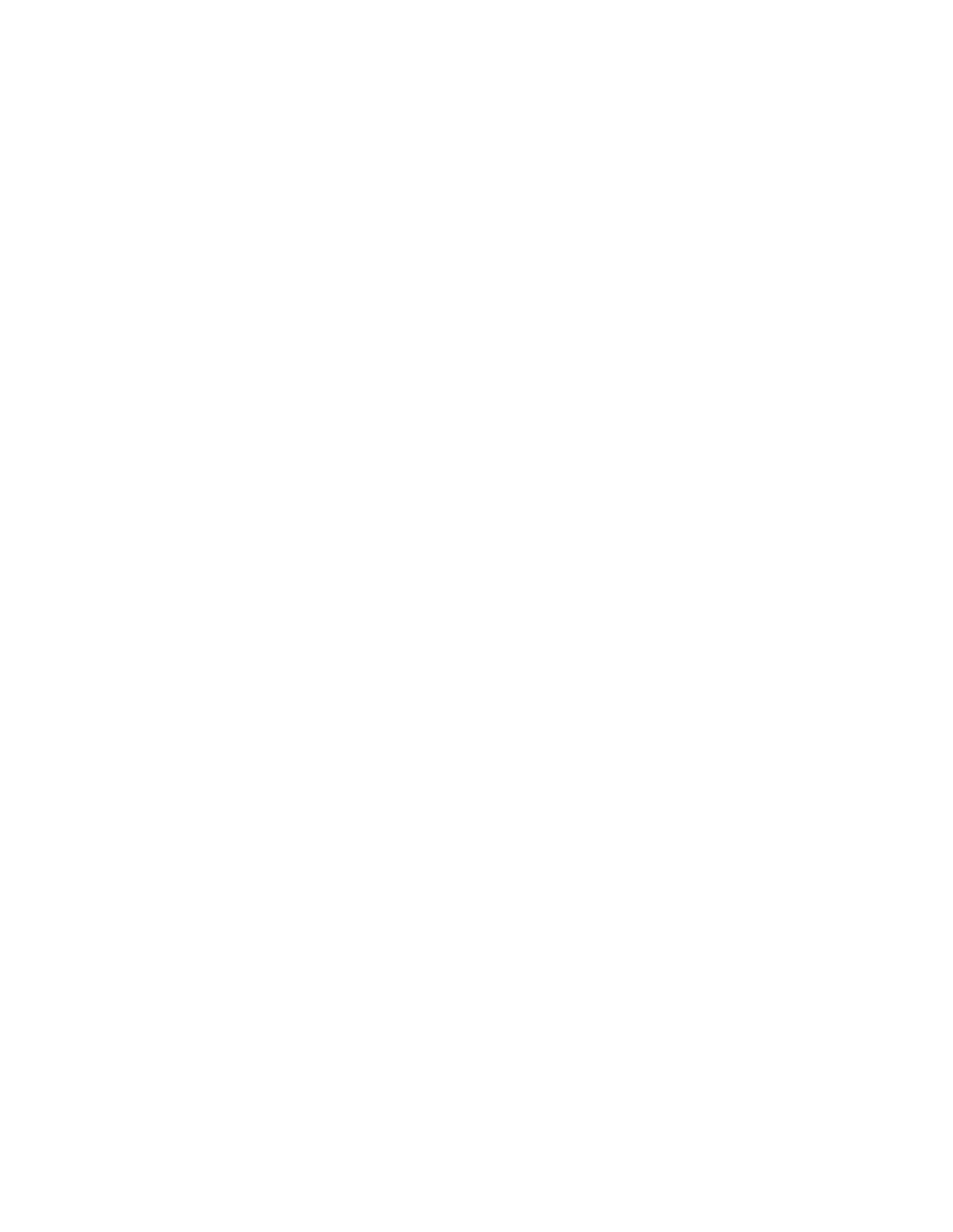# Detection of a 1 Tb/s Superchannel with a Single Coherent Receiver

David S. Millar<sup>1</sup>, Robert Maher<sup>2</sup>, Domaniç Lavery<sup>2</sup>, Toshiaki Koike-Akino<sup>1</sup>, Milutin Pajovic<sup>1</sup>, Alex Alvarado<sup>2</sup>, Milen Paskov<sup>2</sup>, Keisuke Kojima<sup>1</sup>, Kieran Parsons<sup>1</sup>, Benn C. Thomsen<sup>2</sup>, Seb J. Savory<sup>2</sup> and Polina Bayvel<sup>2</sup>

<sup>1</sup> Mitsubishi Electric Research Laboratories, Cambridge, MA 02139, USA: millar@merl.com

<sup>2</sup> Optical Networks Group, University College London (UCL), Torrington Place, London, WC1E 7JE, UK

*Abstract We demonstrate detection of a superchannel with net bit rate in excess of 1 Tb/s with a single coherent receiver. Novel, pilot-aided equalization and carrier recovery algorithms enable detection of an*  $11 \times 10$  *GBd DP-64QAM Nyquist superchannel (1.32 Tb/s gross bit rate).* 

## **Introduction**

In order to provide higher optical interface rates, recent research has focused on the expansion of both bandwidth and spectral efficiency<sup>1,2</sup>. While some research has focused on the slicing of the received signal in the time  $3,4$  or frequency<sup>5</sup> domains, these solutions require several parallel coherent receivers. More recently, detection of 1 Tb/s with a single coherent receiver has been demonstrated with several coherent optical carriers being used to synthesize a single-carrier dualpolarization 32-ary quadrature amplitude modulation (DP-32QAM) signal<sup>6</sup>.

In this paper we demonstrate detection of a coherent superchannel with net bit rate in excess of 1 Tb/s with a single coherent receiver. An optical comb generator is used at the transmitter to generate a Nyquist-spaced superchannel<sup>7</sup>, consisting of  $11 \times 10$  GBd DP-64QAM. With a single coherent receiver, a gross bit rate of 1.32 Tb/s is detected. At the receiver, we use novel pilot-aided equalization and carrier recovery algorithms, which enable robust performance over subcarriers with varying signal-to-noise ratios (SNRs). We note that the novel algorithms presented in this work are of moderate complexity and suitable for parallel implementation in hardware.

# **Experimental setup**

The setup used in this experiment is shown in Fig. 1(a). An external cavity laser (ECL) with 100 kHz linewidth was used to seed an optical comb generator (OCG), resulting in 11 subcarriers spaced at 10.01 GHz<sup>8</sup>. The carriers were then separated into odd and even channels by cascaded interleavers, before modulation using single polarization I/Q modulators. Two field-programmable gate arrays (FPGAs) were used to send the in-phase and quadrature components of the desired waveforms to a pair of digital-to-analog converters, operating at 20 GSa/s. The 10 GBd, 8-level signals were generated from decorrelated de Bruijn sequences of length  $2^{15}$ , which were filtered with a root-raised-cosine (RRC) finite impulse response filter with a roll-off of  $10^{-3}$ . After modulation and decorrelation by 17 ns in the optical domain, the odd and even channels were combined, before passive polarization multiplexing emulation (with delay of 489 symbols). The optical receiver used was a discrete micro-optic  $2 \times 8$  90 $\textdegree$  hybrid with 4 unamplified, balanced photodiodes used for detection (with bandwidth 70 GHz). The local oscillator was an ECL with linewidth 100 kHz, tuned to within 100 MHz of the transmitter seed laser. The electrical signals were digitized using an oscilloscope with 160 GSa/s analog-to-digital converters and 63 GHz of bandwidth, before being processed offline using Matlab.

## **Receiver digital signal processing**

The receiver digital signal processing (DSP) model used in this paper is shown in Fig. 1(b). After normalization and deskewing of each quadrature, the signal was digitally down-converted and low pass filtered with a matched RRC filter to separate each of the constituent subchannels, which were then processed concurrently. The receiver was first operated in training mode, to ensure highly accurate initial convergence of the adaptive equalizers, and to enable calculation of the centroid of each constellation point, before switching to pilot-aided operation.

## *Training mode*

For each subchannel, a dual-polarization radiusdirected equalizer (DP-RDE) with least mean square updating was used to equalize polarization rotations and filtering impairments, and to re-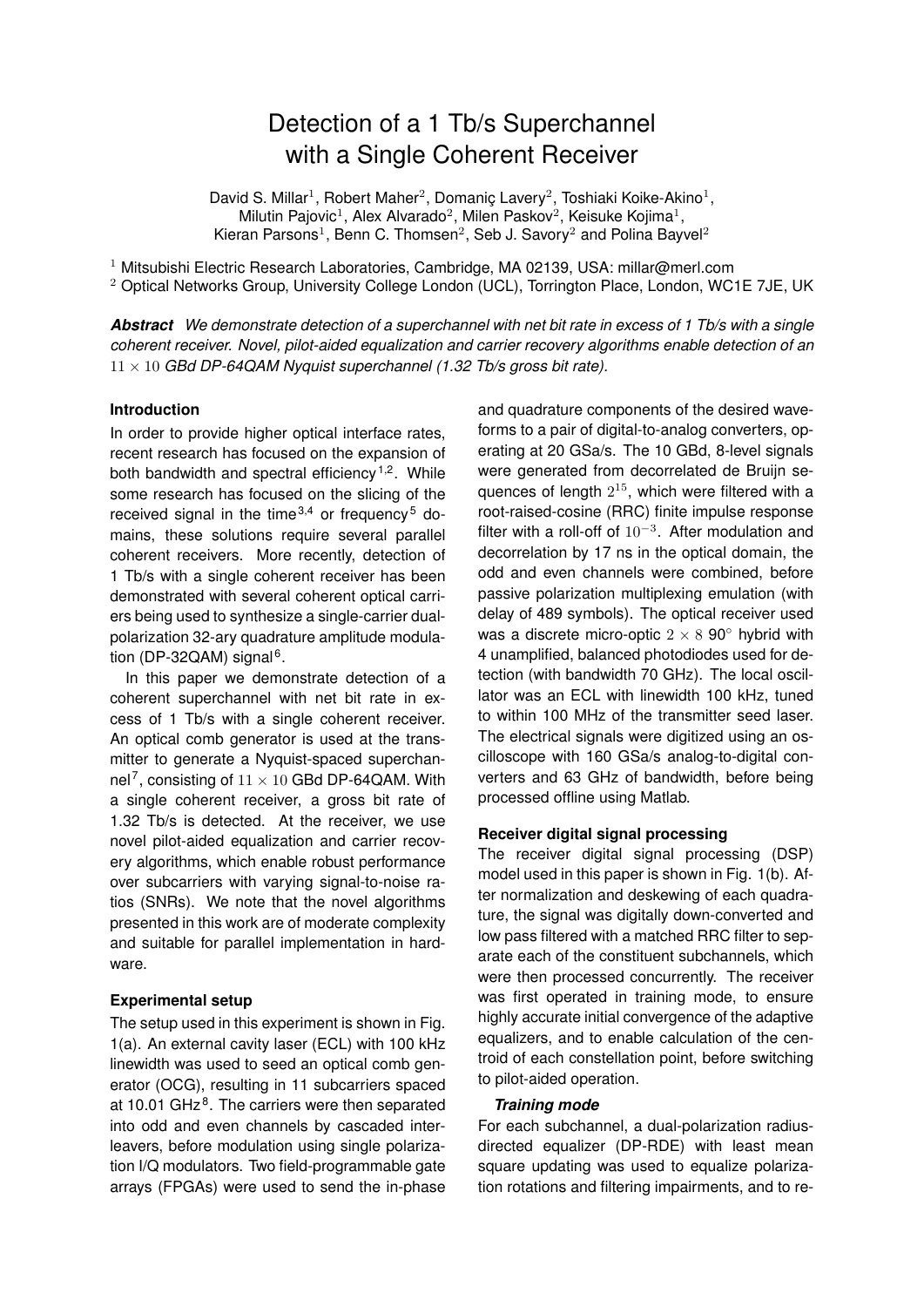

**Fig. 1:** (a) Experimental setup for 11 subcarrier superchannel detection with single coherent receiver. Received spectrum after quantization shown inset. (b) Receiver DSP signal flow diagram, highlighting training and pilot-aided modes of operation.

cover the timing phase. The equalizer was trained based on the radius of the symbols in the training sequence. This enabled the equalizer to achieve extremely accurate convergence before switching to pilot-aided operation. Carrier phase estimation (CPE) was performed using a data-aided feedforward algorithm. After correcting for the phase noise on the training sequence, we were able to calculate the centroid of each of the 64 constellation points, and the SNR for each of the 22 polarization subchannels. This information was subsequently used in the pilot-aided CPE, and the calculation of bit log-likelihood ratios (LLRs).

#### *Pilot-aided mode*

After training was completed, the receiver was switched to pilot-aided mode, with a 1% pilot insertion ratio (PIR). The equalizer taps previously calculated during training mode were used as the initial state of the pilot-aided equalizers. The DP-RDE algorithm was again used, with the error calculation being performed only for the pilot symbols (rather than every symbol during training mode). Adaptation of the equalizer was performed every 10 pilot symbols, by averaging the error over a block of 10 pilots. This sub-rate adaptation enabled us to further reduce the influence of tap noise while operating with a convergence parameter of  $1 \times 10^{-4}$ .

Pilot-aided CPE was also performed by exploiting the 1% inserted pilots. Initial phase estimation was performed jointly for all subchannels over a block of 99 information symbols, from the two pilots on either side of the block on each of the 22 polarization subchannels (88 total pilots). These initial estimates were enhanced with the aid of a short Kalman smoother. Following this, the instantaneous phase estimates on each subchannel were enhanced by two iterations of the expectation-maximization algorithm. Finally, the resulting phase estimates in each subchannel were filtered with a moving average filter, the width of which was optimized by SNR. Bit LLR calculation was then performed on a perpolarization, per-subchannel basis, using the centroids and SNRs calculated during training (assuming additive white Gaussian noise).

We used a check-concentrated irregular lowdensity parity-check (LDPC) (105600,82368)  $code<sup>9</sup>$  with rate 0.78 for the inner code. Deinterleaving was performed over all subchannels, polarizations, and time. LDPC decoding was performed with 60 iterations of the sum-product algorithm. We assume the use of an outer Bose-Chaudhuri-Hocquenghem (BCH) (30832,30592) code (rate 0.9922)<sup>10</sup> with minimum Hamming distance of 33. We have calculated a union (upper) bound of 10<sup>−</sup><sup>15</sup> on the BCH decoder output bit error rate (BER) given an input BER of  $5 \times 10^{-5}$ . Therefore, the input BER threshold for this code is at or above an input BER of  $5 \times 10^{-5}$ .

# **Results**

By training all 11 of the  $2 \times 2$  DP-RDE equalizers independently, we are able to achieve equalization with very low DSP penalty. We note from